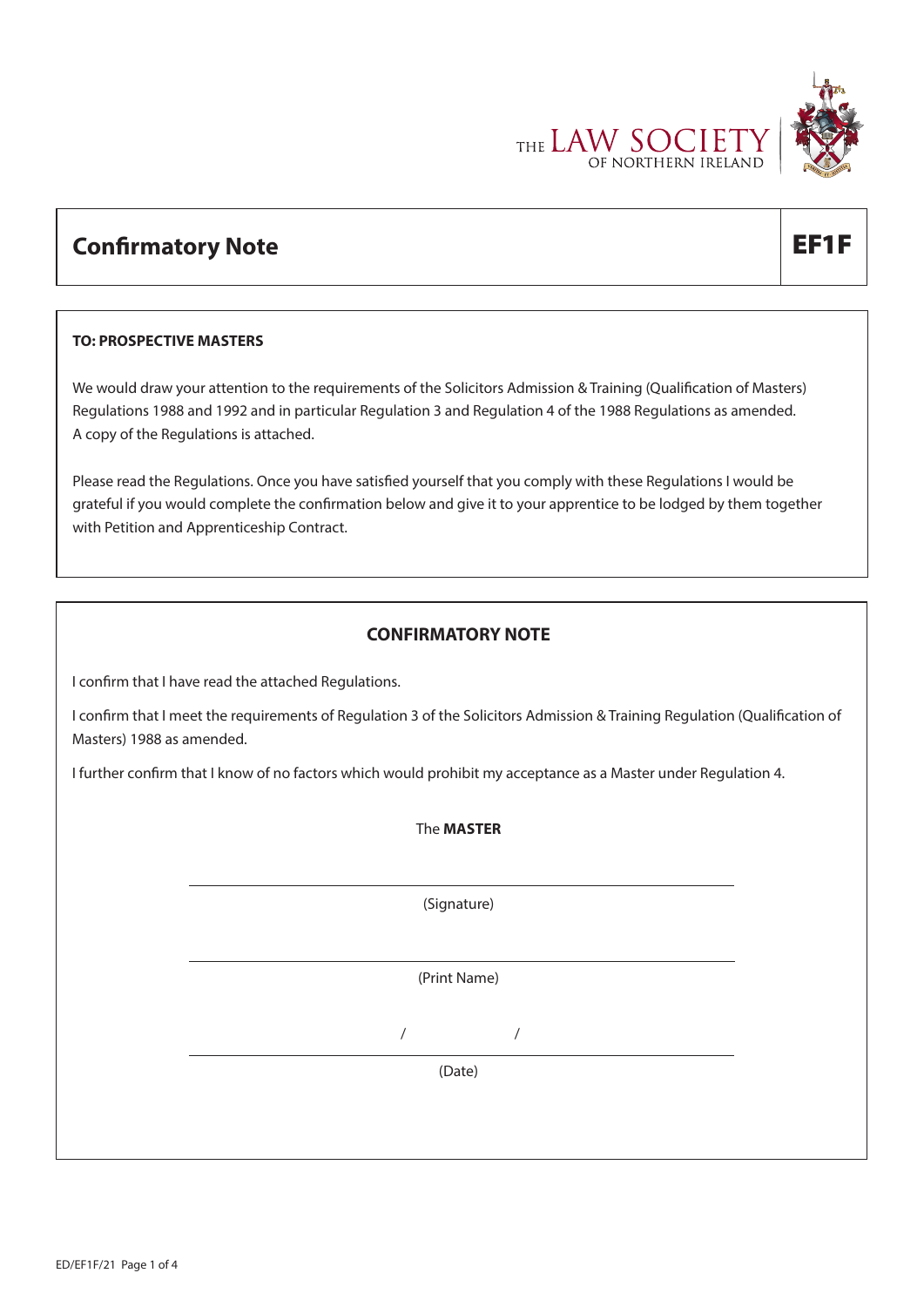

## **SOLICITORS ADMISSION AND TRAINING (QUALIFICATION OF MASTERS) REGULATIONS 1988**

The Council of the Law Society of Northern Ireland, in exercise of the power conferred on it by Articles 6 and 74(1) of the Solicitors (Northern Ireland) Order 1976 and all other powers enabling it in that behalf, and with the concurrence of the Lord Chief Justice of Northern Ireland, hereby makes the following Regulations:

- 1. These Regulations may be cited as the Solicitors Admission and Training (Qualification of Masters) Regulations 1988 and shall come into force on the 1st day of September 1988.
- 2. These Regulations are supplemental to the Solicitors Admission and Training Regulations 1988 (the Principal Regulations) and shall be interpreted and construed accordingly.
- 3. No solicitor shall be regarded as acceptable for the purposes of Regulation 7(ii) of the Principal regulations unless he shall have
	- (a) (i) practised as a solicitor for at least seven years prior to the date of the petition on relation to which the Committee's decision is to be made; and
		- (ii) practised in general practice as a partner or sole practitioner for at least three years prior to such date; or
	- (b) practised as a solicitor in the public service for at least ten years prior to such date; and
	- (c) in either case satisfied the Committee that his practice or the public service department in which he practises provides satisfactory opportunities for the adequate training of a registered student.
- 4. In considering whether or not a solicitor is acceptable for the purposes of Regulation 7(ii) of the Principal Regulations the Committee shall have regard to the following factors inter alia;
	- (a) any complaints which may have been made to the Society at any time in relation to such solicitor;
	- (b) and admonishment, reprimand or other sanction at any time imposed by the Society upon such solicitor;
	- (c) any order or finding made against such solicitor at any time by the Disciplinary Committee
	- (d) the standard of proficiency of such solicitor in the operation of his own practice including the management of his office and the performance of his professional work;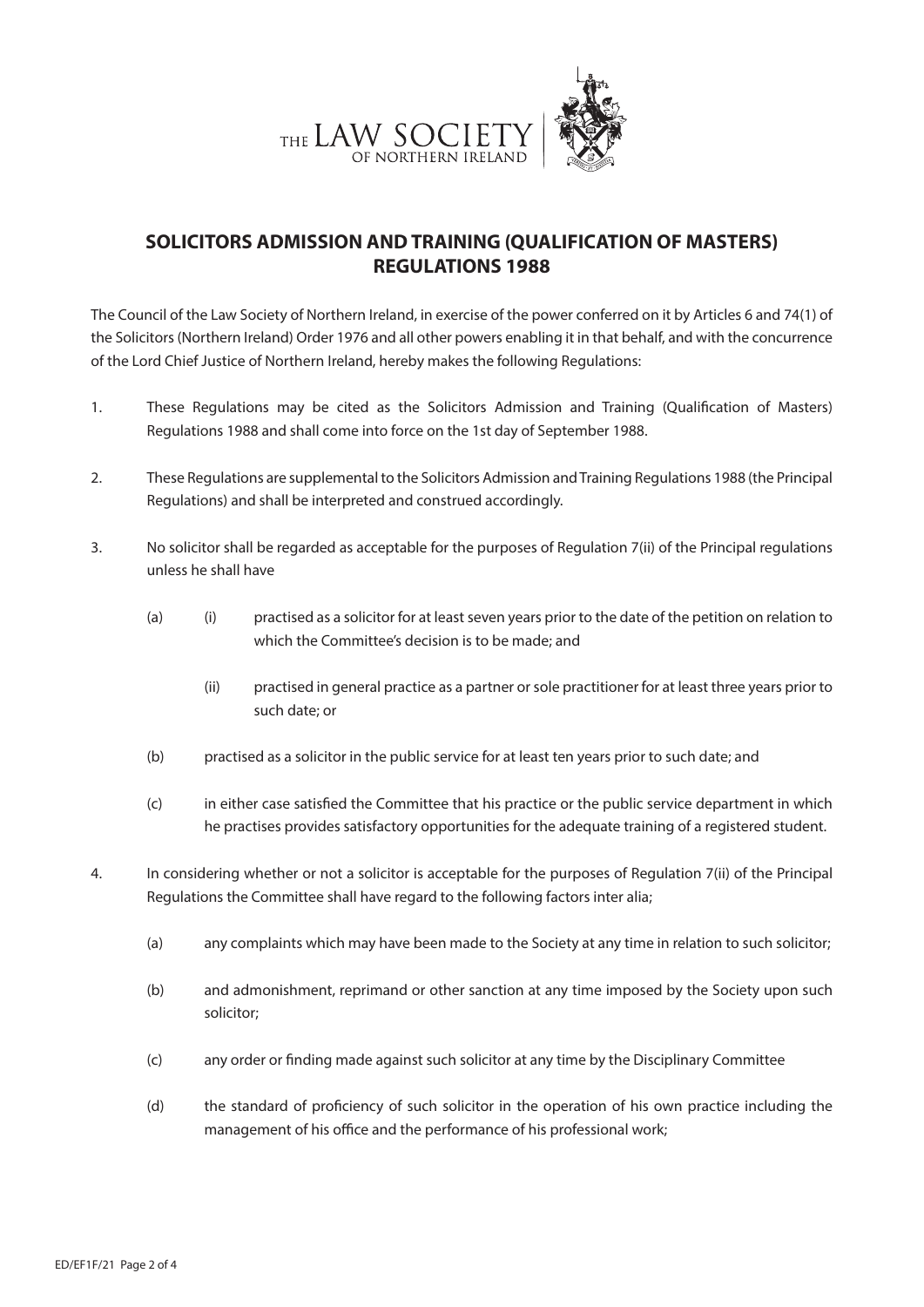- (e) the aptitude of such solicitor to provide satisfactory and adequate training to a registered student;
- (f) the manner in which solicitor may have conducted himself as a Master under any previous Articles of Apprenticeship;
- (g) the nature and manner of operation of the practice of such solicitor including such matters as the range of work undertaken, the number and standard of staff employed in such practice and the nature and standard of the premises in which such practice is carried on;
- (h) any other circumstance of whatever nature which might, in the opinion of the Committee, affect the suitability of such solicitor to act as the Master of a registered student.
- 5. In Regulation I3 of the Principal Regulations the following proviso shall be inserted namely: "provided however that it shall be permissible for an individual solicitor to have two apprentices at any one time so long as
	- (a) both apprentices are registered students of the Society under Regulation 8(1)(a) or (b); and
	- (b) one of the said students is in the first year of his apprenticeship and the other is in the second year of his apprenticeship".